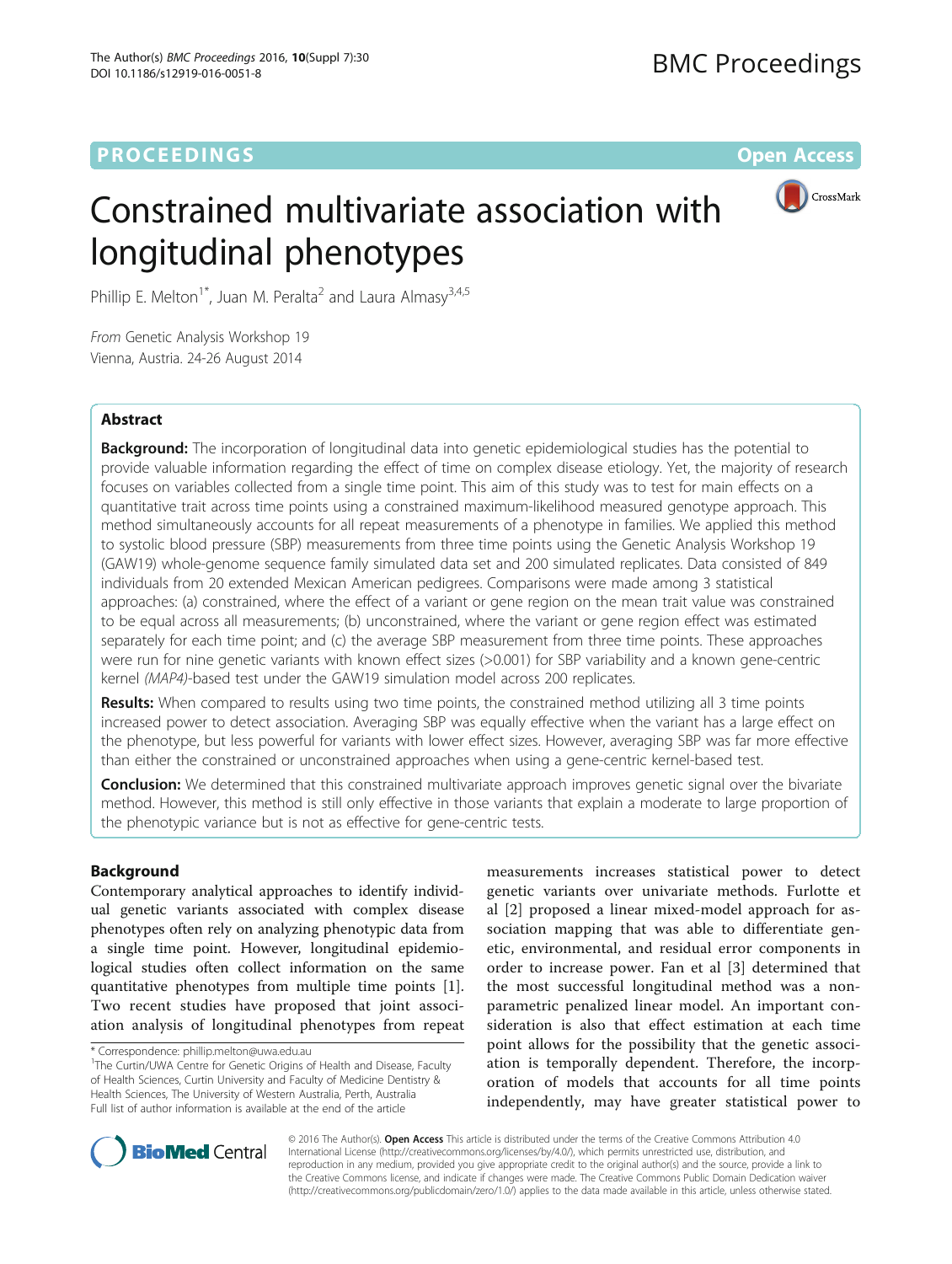identify significant effects for complex disease phenotypes when these effects change with time or age. We recently proposed a constrained bivariate approach using whole-genome sequencing data from the Genetic Analysis Workshop 18 (GAW18) that demonstrated an increase in genetic signal for variants that explained a moderate to large amount of the variance of the phenotype and had effects that were stable across time and age [[4](#page-3-0)].

Herein, we extend this method to all available time points in the 200 replicates from the Genetic Analysis Workshop 19 (GAW19) simulated family data. For comparison, we first conducted a univariate approach of the average of systolic blood pressure (SBP) measurements from 3 time points using measured genotype analysis of 9 single nucleotide variants (SNVs). We had previously identified these informative SNVs from our constrained bivariate analysis [[4\]](#page-3-0). We then conducted two multivariate association analyses within the variance-component framework using these same 9 SNVs. Finally, we conducted a gene-centric test under these same conditions for two regions, the MAP4 region on chromosome 3, and a randomly ascertained equivalent region on chromosome 1, to determine if this was more efficient at identifying genetic association for complex disease.

### Methods

### Data description

The GAW19 family data set contains 849 Mexican American individuals from 20 extended pedigrees from the Type 2 Diabetes Consortium. Each of the 200 simulated data sets includes the following information for each individual for 3 time periods along with gender: age, SBP, diastolic blood pressure, hypertension status, blood pressure medication status, and smoking status [\[5](#page-3-0)].

### Univariate association

Maximum likelihood methods were used to determine association for the average SBP measurement across all three time points independently in a measured genotype model available in SOLAR (Sequential Oligogenic Linkage Analysis Routines) [[6](#page-3-0)]. Covariates included age from time point 1, sex, and their interactions as well as smoking status. Variables were carried forward to association models if associated with average SBP at  $p$  <0.05. This measured genotype model was fitted to the data and compared with the null model of no difference in trait mean by genotype using a likelihood ratio test. Twice the difference in log-likelihoods of these models was distributed as a Chi-square random variable with 1 degree of freedom.

### Multivariate longitudinal association

We also applied maximum likelihood methods in our multivariate longitudinal association analyses. This method

investigates the relationship of all highly correlated phenotypes simultaneously. This approach tests the null hypothesis that variance components relating to major gene effects on multiple repeat measurements of a trait are equal to zero. Our proposed method extends standard multivariate variance component methods [\[7](#page-3-0)] to investigate the effect of a SNV on the mean trait values of multiple repeat measurements of a phenotype, constraining this effect to be equal for all phenotypic measures, effectively assuming that genetic effects are stable across time or age. The difference between the log-likelihoods of a standard multivariate genetic model, in which a single beta is estimated for the difference in mean trait levels by genotype at each time point versus one in which this beta is constrained to zero, follows a Chi-square distribution with 1 degree of freedom. The mathematical equation has been previously described [\[4](#page-3-0)], with the only difference being that we are now constraining the beta coefficients for all available SBP repeat measurements.

For these analyses we used the same covariates from the average univariate analysis along with the same 9 SNVs. We then compared these results to a multivariate model where the effect of the SNV on the mean trait value of each of the three measurements of the phenotype was estimated independently (distributed as a Chi-square distribution with 3 degrees of freedom). Significant results were then added over the 200 GAW19 replicates to determine which method provided the best power to detect association.

#### Gene-centric analysis

We applied a gene-centric analysis under a variance component model in SOLAR [\[8](#page-3-0)] to two genomic regions: chromosome 1 (encompassing 933 variants from position 47887185 to 48032613) as a null test and MAP4 (encompassing 933 variants, chromosome 3: 47887577 to 48135350) as a positive test across all 200 simulated replicates. This method applies genespecific relationship matrices to determine the proportion of the trait's variance explained by an individual gene as a result of the departure of its localized empirical kinship estimate from the pedigree-derived theoretical kinship estimates. A new variance component parameter ( $h_{\text{geff}}^2$ ) is introduced into the standard variance component model in SOLAR. Significance of each  $h_{\text{geff}}^2$  parameter is then obtained from a standard likelihood ratio against the null model and distributed as a ½:½ mixture of a 1-degree-of-freedom Chi-square test and a point mass of 0 [[8](#page-3-0)]. We tested four models for this gene-centric test at a single time point (SBP\_1), on the average across all 3 available time points, for all 3 SBP repeat measurements where the effects of the kernel were unconstrained, and finally a model where the kernels were constrained.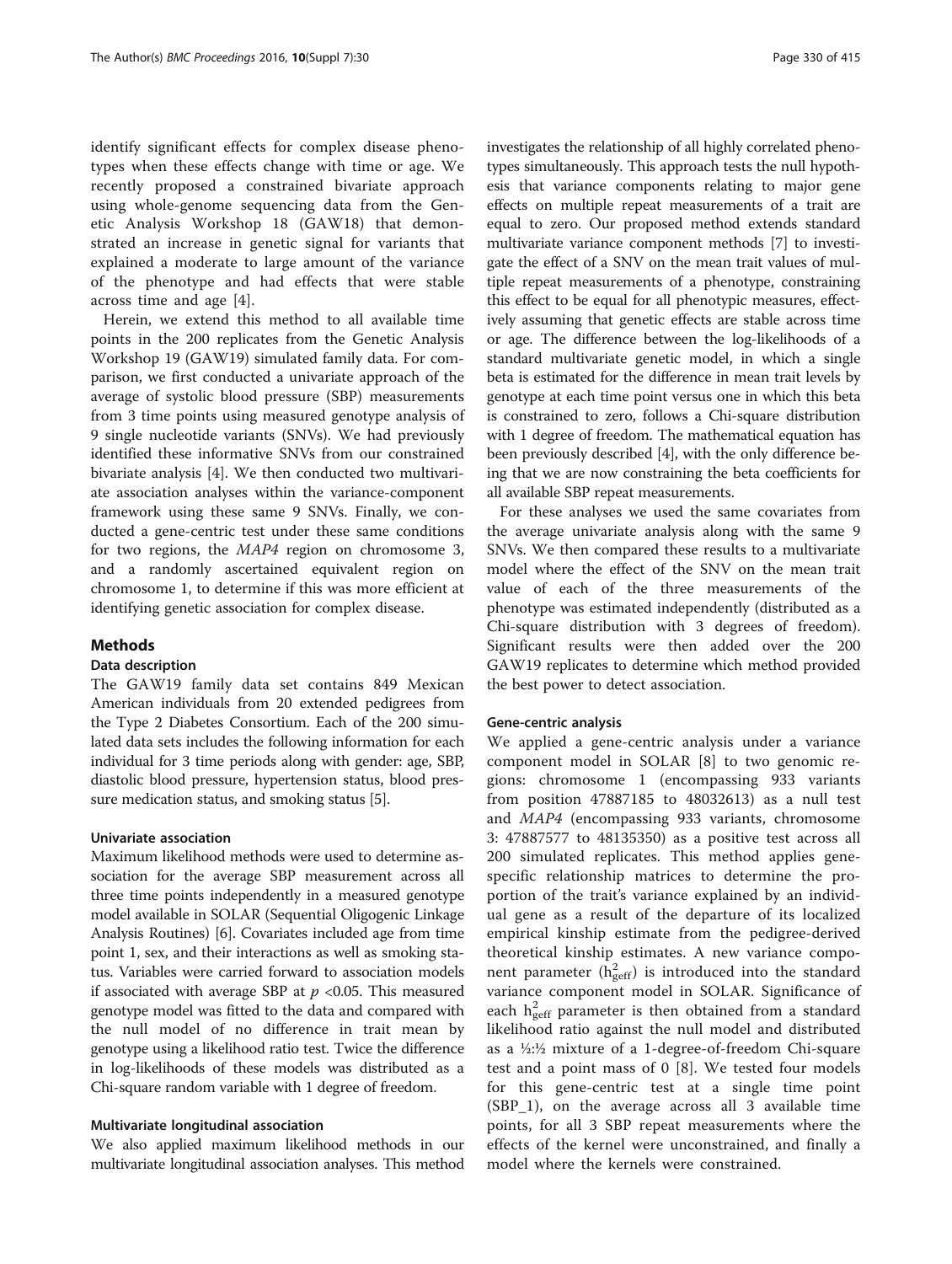### Results and discussion

Table 1 shows the results of three different longitudinal association analyses for nine single nucleotide polymorphisms (SNPs) influencing SBP variation, with effects greater than 0.001, across all 200 GAW19 replicates for p values less than 0.001,  $5.0E^{-5}$ , and  $5.0E^{-9}$ . All analyses identified the MAP4 variant 3\_48040283 as genomewide significant (p value <5.0E<sup>-9</sup>). The  $MAP4$  SNP, 3\_47957996 was significant in 200 of the constrained longitudinal tests and averages tests and in 199 of the unconstrained tests. Additional variants, 1\_66075952 from LEPR and MAP4 variants, 3\_47956424 and 3\_48040284, demonstrated low numbers of genome-wide significant associations for the constrained longitudinal test and only the chromosome 1 variant demonstrated genome-wide significance for the unconstrained method. When compared to our previous GAW18 results using two time points [\[4\]](#page-3-0) the constrained method utilizing all 3 time points increased power. Averaging SBP across time points appears to be equally effective when the variant has a large effect on the phenotype. However, the constrained method does better with variants with lower effect sizes. The genetic signal for most replicates was reduced in the unconstrained method but maintained in the average method, and this may be a result of the additional degrees of freedom added, making it more difficult to obtain the critical threshold. To ensure that the increased genetic signal from this constrained approach did not come at the expense of an elevated falsepositive rate, we chose 20 random SNVs from the simulated model that did not explain any of the variance for SBP. For these 20 null markers, across 200 replicates, p values of less than 0.01 were detected 3.5 % of the time for the constrained approach and 0.2 % for the average univariate method. This demonstrates no systematic inflation of  $p$  values under the null (data not shown).

### Gene-centric tests

As expected, none of the models we tested showed any significant results for the chromosome 1 region. Table [2](#page-3-0) shows the results of the gene-centric test for MAP4. The average time-point gene-centric test provided higher power than all of the other tests for MAP4. This is expected based on the underlying simulation model that has stable genetic effects over time/age and the average is dampening down stochastic effects in these data. It can be assumed that if gene by age interactions were included in the simulated model the average method would do worse. The gene-centric method for the MAP4 region provided less support than some of the individual SNVs from the same gene. This also may be expected as the gene-centric model provides separate estimates of the proportion of the variance because each time point has the same kernel, which introduces stochastic noise into the data. Consequently, we would expect the constrained multivariate test perform worse than the average. When the constraint is lifted, there is greater statistical noise and the unconstrained test performs the worst. This may be because we incorporated all of the available variants within the gene and did no prioritization based on potential functional or regulatory aspects of the included SNVs.

### Conclusions

In this paper, we present a constrained multivariate approach to increase power to detect association with a variant by constraining the effect of the SNV on the phenotype using a variance-component model for all available measurements of a given phenotype. The model is an extension of our previous work that demonstrated that constraining the beta-coefficient for SNVs across two time points increased genetic signal for variants that had a moderate to large effect on the phenotype over a univariate approach or one where the beta

Table 1 Comparisons of association analyses results for 9 functional variants explaining >0.001 % of simulated SBP over 200 GAW19 replicated data sets using measurements from all time points

| Variant (%variance<br>SBP <sup>1</sup> | Multivariate constrained |             |                |       | Multivariate unconstrained |             |          | Average all 3 visits |             |
|----------------------------------------|--------------------------|-------------|----------------|-------|----------------------------|-------------|----------|----------------------|-------------|
|                                        | 0.001                    | $5.0E^{-5}$ | $5.0E^{-9}$    | 0.001 | $5.0E^{-5}$                | $5.0E^{-9}$ | 0.001    | $5.0E^{-5}$          | $5.0E^{-9}$ |
| 3_48040283 (0.0278)                    | 200                      | 200         | 200            | 200   | 200                        | 200         | 200      | 200                  | 200         |
| 1_66075952 (0.0206)                    | 154                      | 82          | 2              | 96    | 38                         |             | 170      | 115                  | 8           |
| 3 47957996 (0.0149)                    | 200                      | 200         | 200            | 200   | 199                        | 199         | 200      | 200                  | 200         |
| 3_47956424 (0.0143)                    | 184                      | 150         | 8              | 161   | 100                        | 4           | 189      | 165                  | 16          |
| 3 48040284 (0.011)                     | 81                       | 29          | $\overline{4}$ | 31    | 9                          | $\circ$     | 43       | 11                   | 0           |
| 13 28624294 (0.0081)                   | 13                       |             | $\mathbf{0}$   | 3     | 0                          | $\Omega$    | 6        | $\Omega$             | $\Omega$    |
| 3_47913455 (0.004)                     | 19                       | 3           | $\mathbf{0}$   | 6     | 0                          | $\circ$     |          | $\circ$              | 0           |
| 3 58109162 (0.0027)                    | 50                       | 10          | $\Omega$       | 15    | 3                          | $\Omega$    |          | $\Omega$             | $\Omega$    |
| 19_12541795 (0.0017)                   | 0                        | $\Omega$    | $\Omega$       | 0     | 0                          | 0           | $\Omega$ | 0                    | 0           |

Entries indicate number of replicates meeting  $p$  value threshold